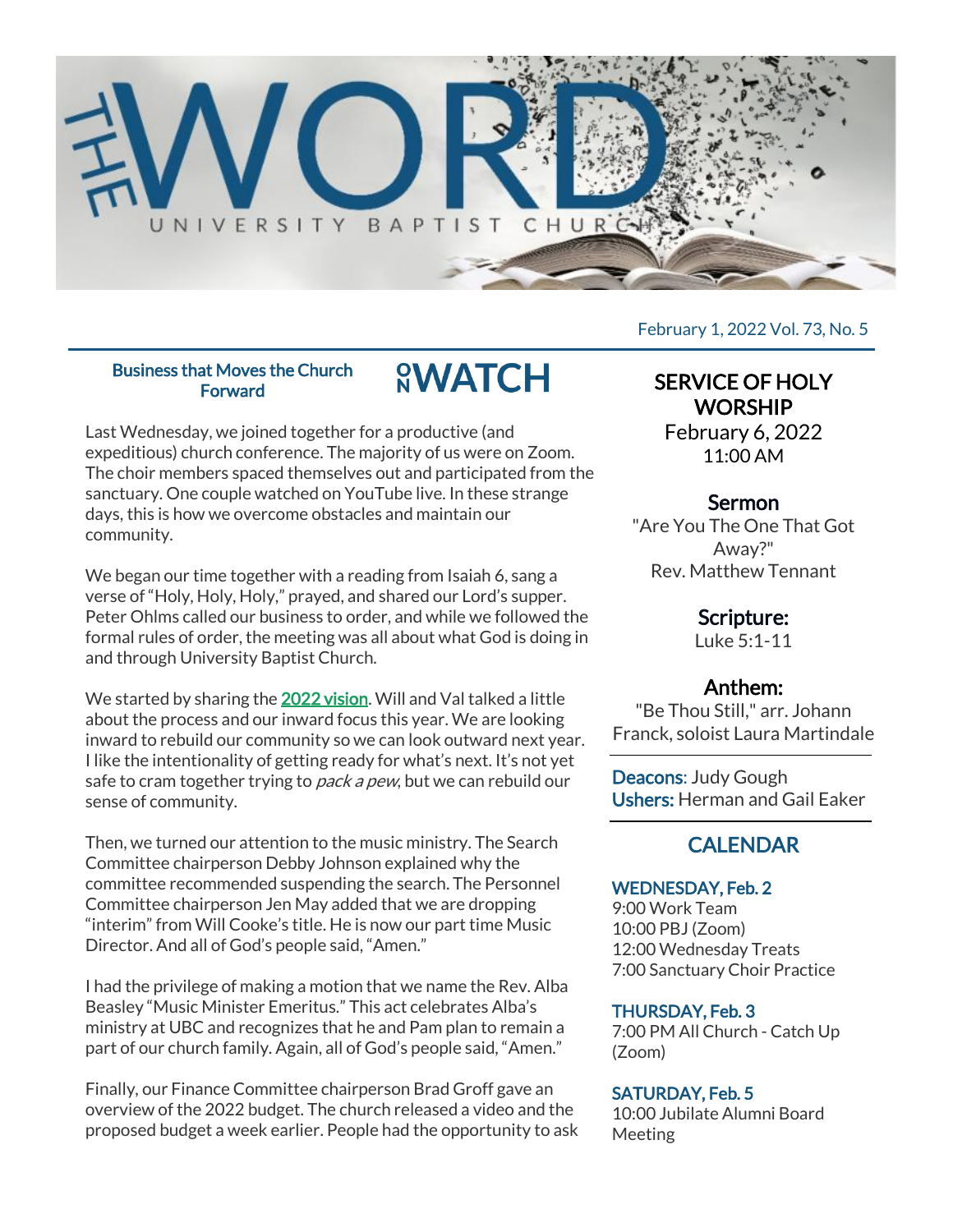questions or make comments or suggestions. So, when the congregation voted, the budget passed unanimously.

Our moderator *pro tempore* asked me to close our time together with a prayer. As I prayed, I felt a sense of gratitude for this church. We have a lot to celebrate. Church business can feel dissonant with matters of faith. Not here. By beginning with worship, we entered our time focused on Christ. We can celebrate God's movement in our midst. Look at our 2022 vision and ask yourself how God is calling you to join this holy work.

Peace, Matt

#### SUNDAY, Feb. 6

8:30 Church Council Meeting 10:00 Sunday Bible Study 11:00 Morning Worship 5:00 Jubilate Rehearsal 6:00 Youth Group (Zoom)

### MONDAY, Feb. 7

8:30 Morning Prayer [\(UBC](https://www.facebook.com/UniversityBaptistChurchCharlottesville) [Facebook Page\)](https://www.facebook.com/UniversityBaptistChurchCharlottesville) 10:30 Bible Reading Group [\(Zoom\)](https://us02web.zoom.us/j/85381408096?pwd=MzdkVG9JZ2x0M2JFK01KNlNjSWtqUT09) 1:00 Schleiermacher Reading Group [\(Zoom\)](https://www.google.com/url?q=https://us02web.zoom.us/j/81517569164?pwd%3DcVB3am9iK0lBaUNic3d1TEltM3lNdz09&sa=D&source=calendar&ust=1644068858792365&usg=AOvVaw144jVTZ8-vRYGieCq1kEmg) TUESDAY, Feb. 8

10:00 Staff Meeting 12:00 Annie Armstrong Circle Hybrid (Fellowship Hall and [Zoom\)](https://www.google.com/url?q=https://us02web.zoom.us/j/82616993684?pwd%3DTmNiUXRmNllQOFgxMnFaYmI4S1RxUT09&sa=D&source=calendar&ust=1644068858792365&usg=AOvVaw1IuyIHr9OUUi209UwDWKWq) 6:30 Prayer Shawl Group

#### For our most up-to-date calendar, [click here.](https://universitybaptist.org/calendar/)

#### Prayer Needs

Alice Batten - UVA Encompass

We continue to pray for all our healthcare workers and medical professionals working through the pandemic.



# HAPPY BIRTHDAY!!

Join us in wishing some of our church family a Happy Birthday this week!

February 9: Jonah Ohlms February 11: Douglas Caton February 14: Jane Whitworth



#### Thank You

PACEM has moved out from UBC, and we want to take a moment to thank all of the volunteers who made this ministry possible. We say a special "thank you" to Laura Morris, Katherine Hamel, and Jennifer Wagoner for

their leadership. Congratulations on a successful month of PACEM! And we say "thank you" to all of you in the church who have supported this ministry through providing meals, preparing the facility, donating items for the men, supporting the church financially, and helping in other ways. Above all, we thank you for your prayers for PACEM and all of our guests. For all of these things, thanks be to God!

#### Churchwide Zoom on Thursday

We all miss being together. My mind takes me back to Harvest Luncheons, Easter (Nuncheons, Easter **MORE AND COMBUT AND MILE SHOW MORE COMBUTER** in Company of the Company of the Company of the Company of the Company of the Company of the Company of the Company of the Company of the Company of the Company of the Company together. I wish we could all come and fill the Fellowship Hall this week for a

celebratory meal. But of course, we aren't quite there yet. Omicron is showing signs of subsiding, but it's still the responsible choice not to gather in large numbers without masks. However, there are still ways we can connect.

This Thursday evening at 7:00, we will gather for an hour on Zoom. We'll have time for sharing updates, time to pray together, and a game we can play. Our goal is an informal and fun time of sharing, simply to see each other's maskless faces, even if it's on the computer. We hope you'll join us!

Blessings, Will (Brown!)

#### Rev. Fisk attending Oasis Retreat, February 8-11

Next week, I will have the opportunity to join other children, youth, and college ministers at the Oasis Retreat in Montreat, North Carolina. This retreat, planned by the CBF Youth Ministry Network, presents